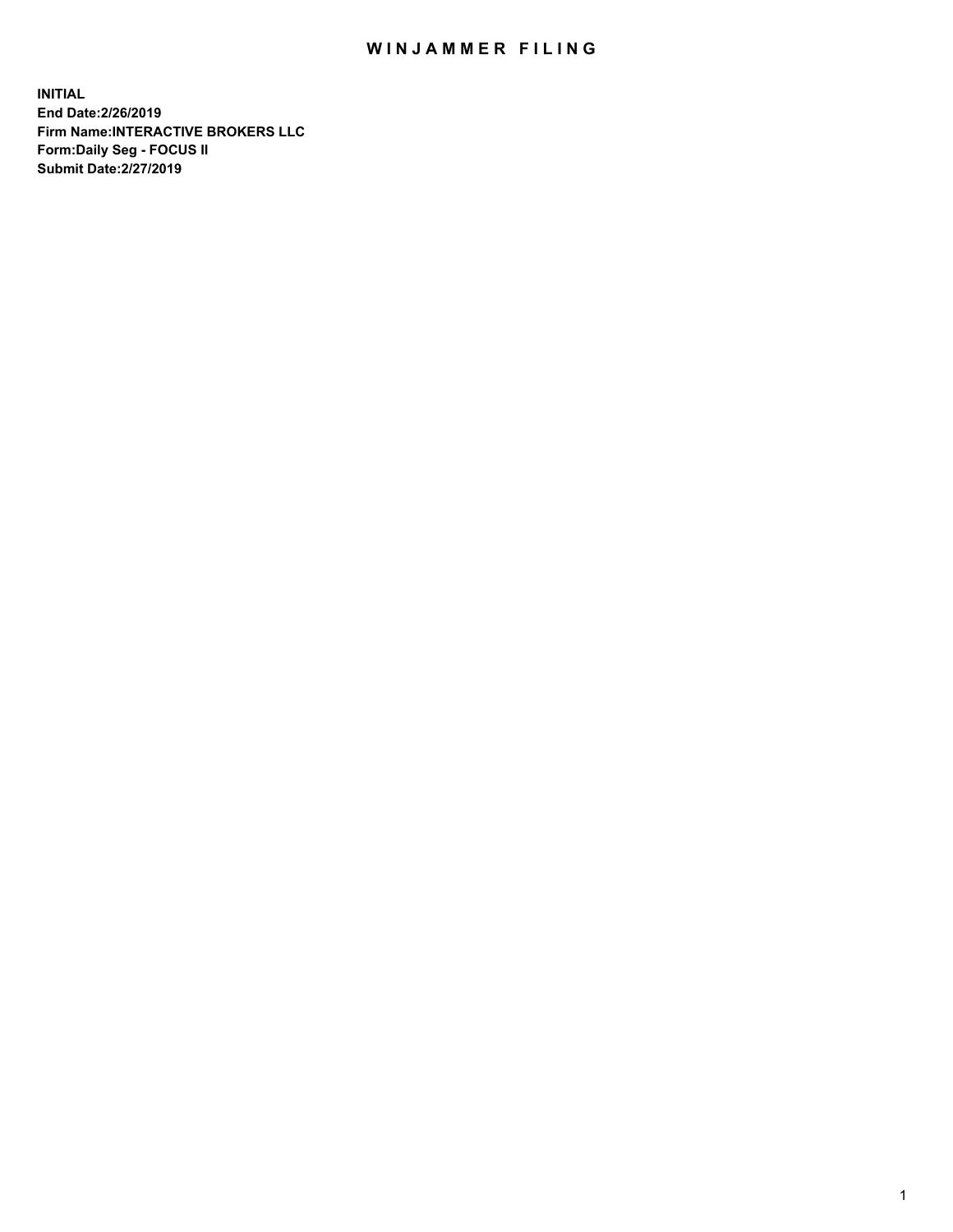**INITIAL End Date:2/26/2019 Firm Name:INTERACTIVE BROKERS LLC Form:Daily Seg - FOCUS II Submit Date:2/27/2019 Daily Segregation - Cover Page**

| Name of Company                                                                                                                                                                                                                                                                                                                | <b>INTERACTIVE BROKERS LLC</b>                                                                  |
|--------------------------------------------------------------------------------------------------------------------------------------------------------------------------------------------------------------------------------------------------------------------------------------------------------------------------------|-------------------------------------------------------------------------------------------------|
| <b>Contact Name</b>                                                                                                                                                                                                                                                                                                            | James Menicucci                                                                                 |
| <b>Contact Phone Number</b>                                                                                                                                                                                                                                                                                                    | 203-618-8085                                                                                    |
| <b>Contact Email Address</b>                                                                                                                                                                                                                                                                                                   | jmenicucci@interactivebrokers.c<br>om                                                           |
| FCM's Customer Segregated Funds Residual Interest Target (choose one):<br>a. Minimum dollar amount: ; or<br>b. Minimum percentage of customer segregated funds required:% ; or<br>c. Dollar amount range between: and; or<br>d. Percentage range of customer segregated funds required between:% and%.                         | $\overline{\mathbf{0}}$<br>$\overline{\mathbf{0}}$<br>155,000,000 245,000,000<br>0 <sub>0</sub> |
| FCM's Customer Secured Amount Funds Residual Interest Target (choose one):<br>a. Minimum dollar amount: ; or<br>b. Minimum percentage of customer secured funds required:% ; or<br>c. Dollar amount range between: and; or<br>d. Percentage range of customer secured funds required between:% and%.                           | $\overline{\mathbf{0}}$<br>0<br>80,000,000 120,000,000<br>0 <sub>0</sub>                        |
| FCM's Cleared Swaps Customer Collateral Residual Interest Target (choose one):<br>a. Minimum dollar amount: ; or<br>b. Minimum percentage of cleared swaps customer collateral required:% ; or<br>c. Dollar amount range between: and; or<br>d. Percentage range of cleared swaps customer collateral required between:% and%. | $\overline{\mathbf{0}}$<br><u>0</u><br>$\underline{0}$ $\underline{0}$<br>00                    |

Attach supporting documents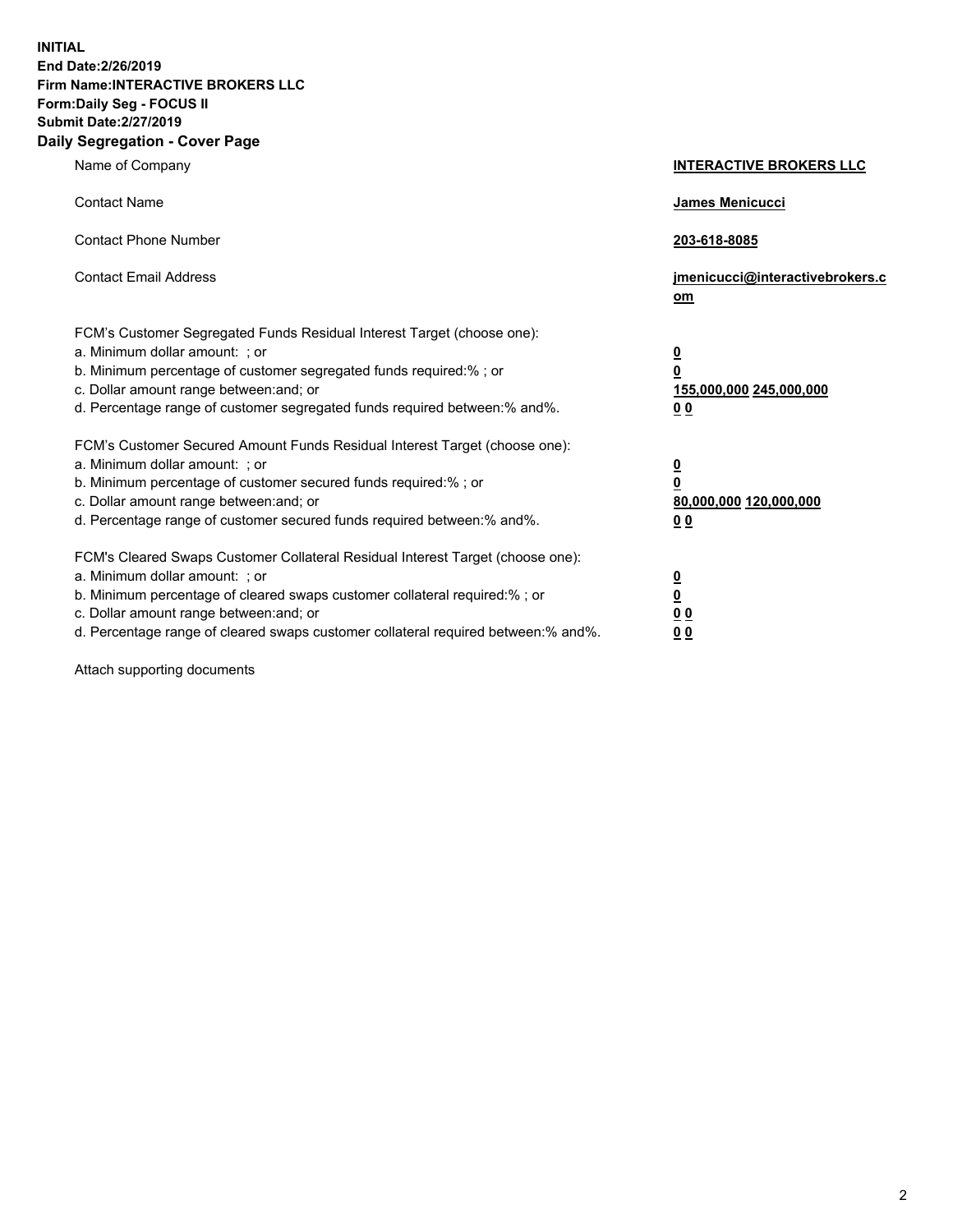## **INITIAL End Date:2/26/2019 Firm Name:INTERACTIVE BROKERS LLC Form:Daily Seg - FOCUS II Submit Date:2/27/2019 Daily Segregation - Secured Amounts**

|                | Dany Ocgregation - Oceaned Anioante                                                         |                                                      |
|----------------|---------------------------------------------------------------------------------------------|------------------------------------------------------|
|                | Foreign Futures and Foreign Options Secured Amounts                                         |                                                      |
|                | Amount required to be set aside pursuant to law, rule or regulation of a foreign            | $0$ [7305]                                           |
|                | government or a rule of a self-regulatory organization authorized thereunder                |                                                      |
| 1.             | Net ledger balance - Foreign Futures and Foreign Option Trading - All Customers             |                                                      |
|                | A. Cash                                                                                     | 443,655,181 [7315]                                   |
|                | B. Securities (at market)                                                                   | $0$ [7317]                                           |
| 2.             | Net unrealized profit (loss) in open futures contracts traded on a foreign board of trade   | -4,484,064 [7325]                                    |
| 3.             | Exchange traded options                                                                     |                                                      |
|                | a. Market value of open option contracts purchased on a foreign board of trade              | 111,267 [7335]                                       |
|                | b. Market value of open contracts granted (sold) on a foreign board of trade                | -46,487 [7337]                                       |
| 4.             | Net equity (deficit) (add lines 1. 2. and 3.)                                               | 439,235,897 [7345]                                   |
| 5.             | Account liquidating to a deficit and account with a debit balances - gross amount           | 181,353 [7351]                                       |
|                | Less: amount offset by customer owned securities                                            | 0 [7352] 181,353 [7354]                              |
| 6.             | Amount required to be set aside as the secured amount - Net Liquidating Equity              | 439,417,250 [7355]                                   |
|                | Method (add lines 4 and 5)                                                                  |                                                      |
| 7.             | Greater of amount required to be set aside pursuant to foreign jurisdiction (above) or line | 439,417,250 [7360]                                   |
|                | 6.                                                                                          |                                                      |
|                | FUNDS DEPOSITED IN SEPARATE REGULATION 30.7 ACCOUNTS                                        |                                                      |
| $\mathbf{1}$ . | Cash in banks                                                                               |                                                      |
|                | A. Banks located in the United States                                                       | 55,260,170 [7500]                                    |
|                | B. Other banks qualified under Regulation 30.7                                              | 0 [7520] 55,260,170 [7530]                           |
| 2.             | Securities                                                                                  |                                                      |
|                | A. In safekeeping with banks located in the United States                                   | 411,713,402 [7540]                                   |
|                | B. In safekeeping with other banks qualified under Regulation 30.7                          | 0 [7560] 411,713,402 [7570]                          |
| 3.             | Equities with registered futures commission merchants                                       |                                                      |
|                | A. Cash                                                                                     | $0$ [7580]                                           |
|                | <b>B.</b> Securities                                                                        | $0$ [7590]                                           |
|                | C. Unrealized gain (loss) on open futures contracts                                         | $0$ [7600]                                           |
|                | D. Value of long option contracts                                                           | $0$ [7610]                                           |
|                | E. Value of short option contracts                                                          | 0 [7615] 0 [7620]                                    |
| 4.             | Amounts held by clearing organizations of foreign boards of trade                           |                                                      |
|                | A. Cash                                                                                     | $0$ [7640]                                           |
|                | <b>B.</b> Securities                                                                        | $0$ [7650]                                           |
|                | C. Amount due to (from) clearing organization - daily variation                             | $0$ [7660]                                           |
|                | D. Value of long option contracts<br>E. Value of short option contracts                     | $0$ [7670]                                           |
| 5.             |                                                                                             | 0 [7675] 0 [7680]                                    |
|                | Amounts held by members of foreign boards of trade<br>A. Cash                               | 93,406,849 [7700]                                    |
|                | <b>B.</b> Securities                                                                        | $0$ [7710]                                           |
|                | C. Unrealized gain (loss) on open futures contracts                                         | -2,123,575 [7720]                                    |
|                | D. Value of long option contracts                                                           | 111,267 [7730]                                       |
|                | E. Value of short option contracts                                                          | <mark>-46,487</mark> [7735] <b>91,348,054</b> [7740] |
| 6.             | Amounts with other depositories designated by a foreign board of trade                      | 0 [7760]                                             |
| 7.             | Segregated funds on hand                                                                    | $0$ [7765]                                           |
| 8.             | Total funds in separate section 30.7 accounts                                               | 558,321,626 [7770]                                   |
| 9.             | Excess (deficiency) Set Aside for Secured Amount (subtract line 7 Secured Statement         | 118,904,376 [7380]                                   |
|                | Page 1 from Line 8)                                                                         |                                                      |
| 10.            | Management Target Amount for Excess funds in separate section 30.7 accounts                 | 80,000,000 [7780]                                    |
| 11.            | Excess (deficiency) funds in separate 30.7 accounts over (under) Management Target          | 38,904,376 [7785]                                    |
|                |                                                                                             |                                                      |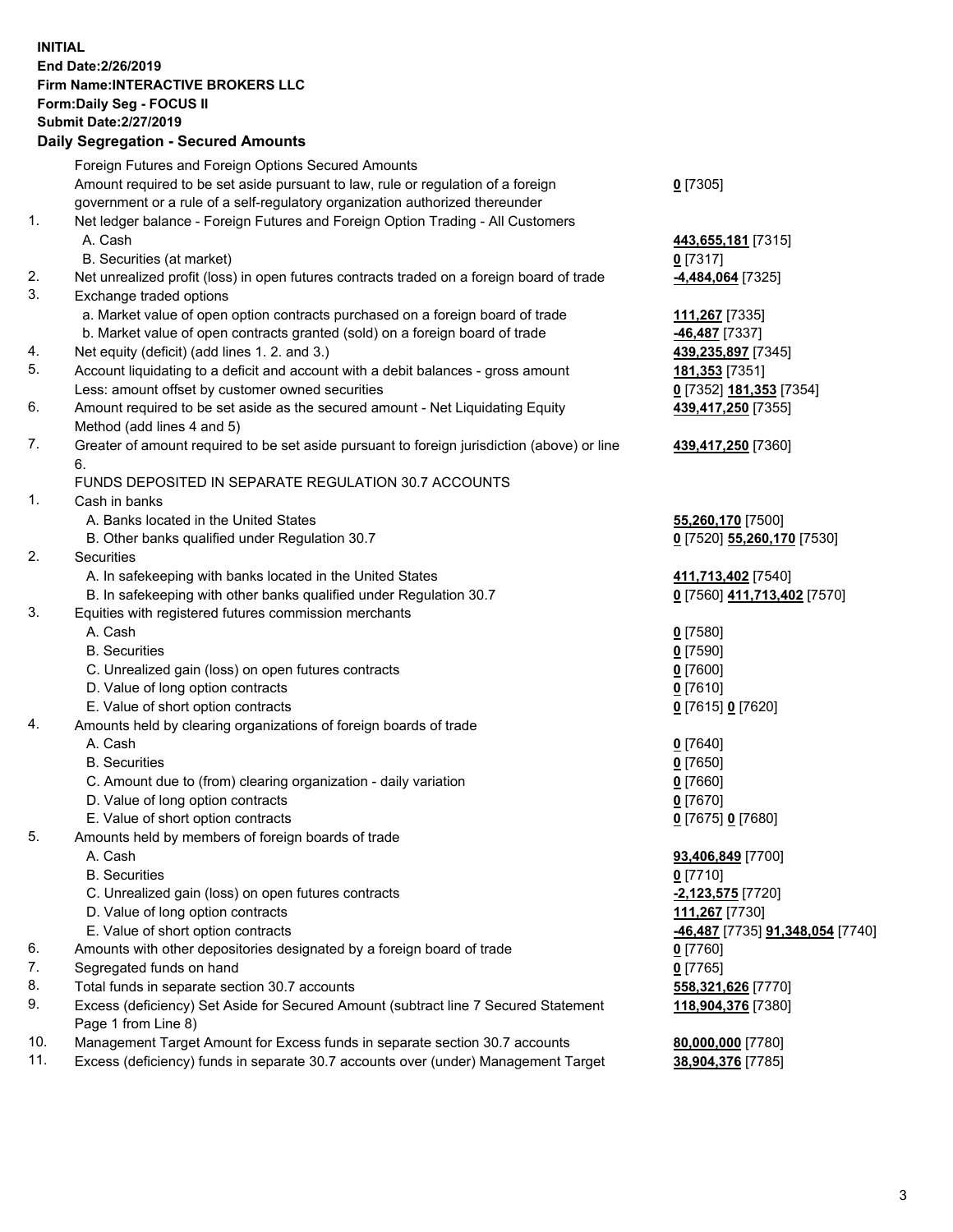**INITIAL End Date:2/26/2019 Firm Name:INTERACTIVE BROKERS LLC Form:Daily Seg - FOCUS II Submit Date:2/27/2019 Daily Segregation - Segregation Statement** SEGREGATION REQUIREMENTS(Section 4d(2) of the CEAct) 1. Net ledger balance A. Cash **3,819,228,723** [7010] B. Securities (at market) **0** [7020] 2. Net unrealized profit (loss) in open futures contracts traded on a contract market **-151,259,194** [7030] 3. Exchange traded options A. Add market value of open option contracts purchased on a contract market **259,640,659** [7032] B. Deduct market value of open option contracts granted (sold) on a contract market **-172,721,704** [7033] 4. Net equity (deficit) (add lines 1, 2 and 3) **3,754,888,484** [7040] 5. Accounts liquidating to a deficit and accounts with debit balances - gross amount **1,234,295** [7045] Less: amount offset by customer securities **0** [7047] **1,234,295** [7050] 6. Amount required to be segregated (add lines 4 and 5) **3,756,122,779** [7060] FUNDS IN SEGREGATED ACCOUNTS 7. Deposited in segregated funds bank accounts A. Cash **493,792,717** [7070] B. Securities representing investments of customers' funds (at market) **2,183,657,880** [7080] C. Securities held for particular customers or option customers in lieu of cash (at market) **0** [7090] 8. Margins on deposit with derivatives clearing organizations of contract markets A. Cash **4,267,976** [7100] B. Securities representing investments of customers' funds (at market) **1,194,002,419** [7110] C. Securities held for particular customers or option customers in lieu of cash (at market) **0** [7120] 9. Net settlement from (to) derivatives clearing organizations of contract markets **6,569,247** [7130] 10. Exchange traded options A. Value of open long option contracts **259,539,462** [7132] B. Value of open short option contracts **-172,633,223** [7133] 11. Net equities with other FCMs A. Net liquidating equity **0** [7140] B. Securities representing investments of customers' funds (at market) **0** [7160] C. Securities held for particular customers or option customers in lieu of cash (at market) **0** [7170] 12. Segregated funds on hand **0** [7150] 13. Total amount in segregation (add lines 7 through 12) **3,969,196,478** [7180] 14. Excess (deficiency) funds in segregation (subtract line 6 from line 13) **213,073,699** [7190] 15. Management Target Amount for Excess funds in segregation **155,000,000** [7194] **58,073,699** [7198]

16. Excess (deficiency) funds in segregation over (under) Management Target Amount Excess